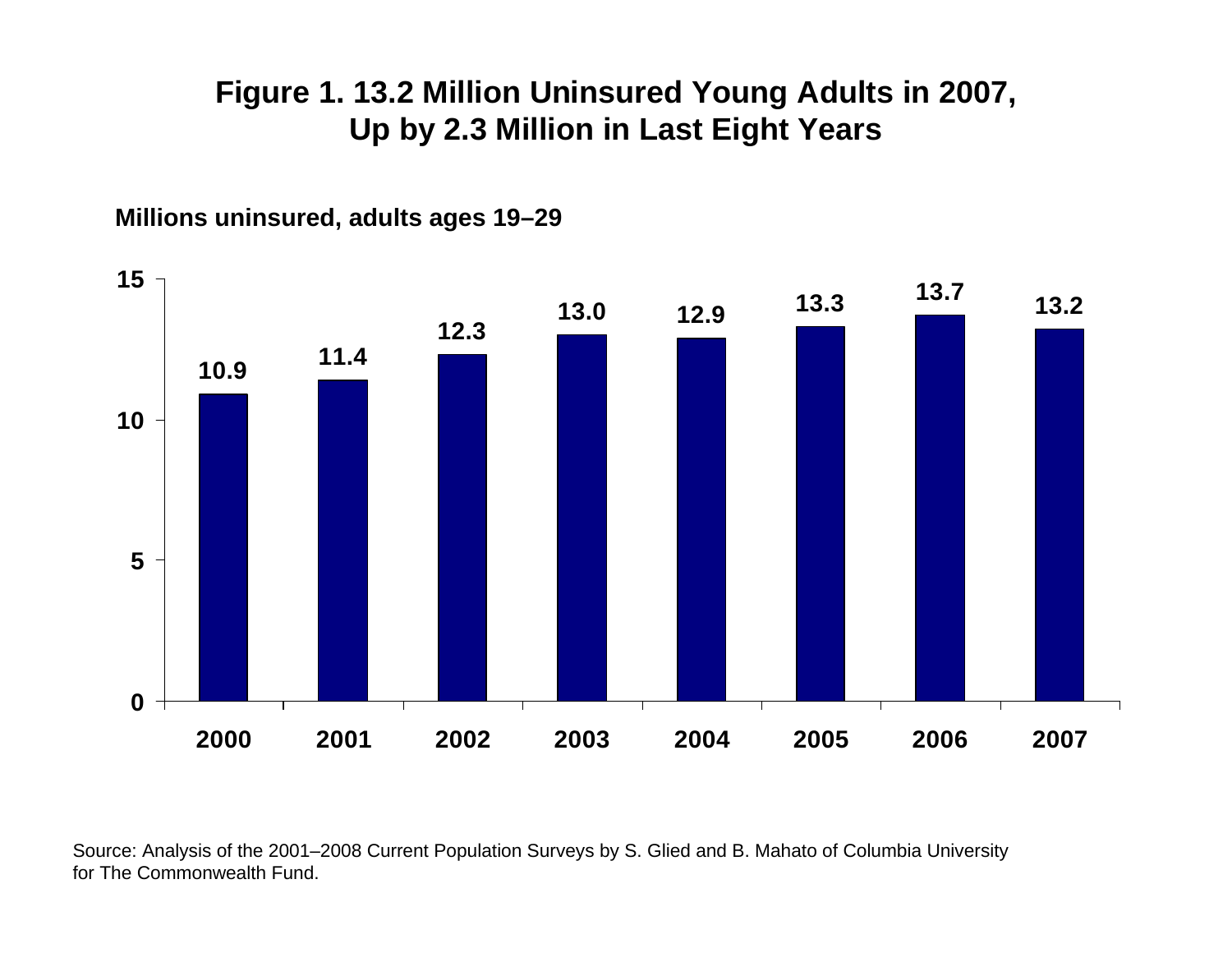**Figure 2. Nearly 30 Percent of Young Adults Ages 19–29 Are Uninsured; They Are Also Disproportionately Represented Among the Uninsured**



Source: Analysis of the March 2008 Current Population Survey by S. Glied and B. Mahato of Columbia University for The Commonwealth Fund.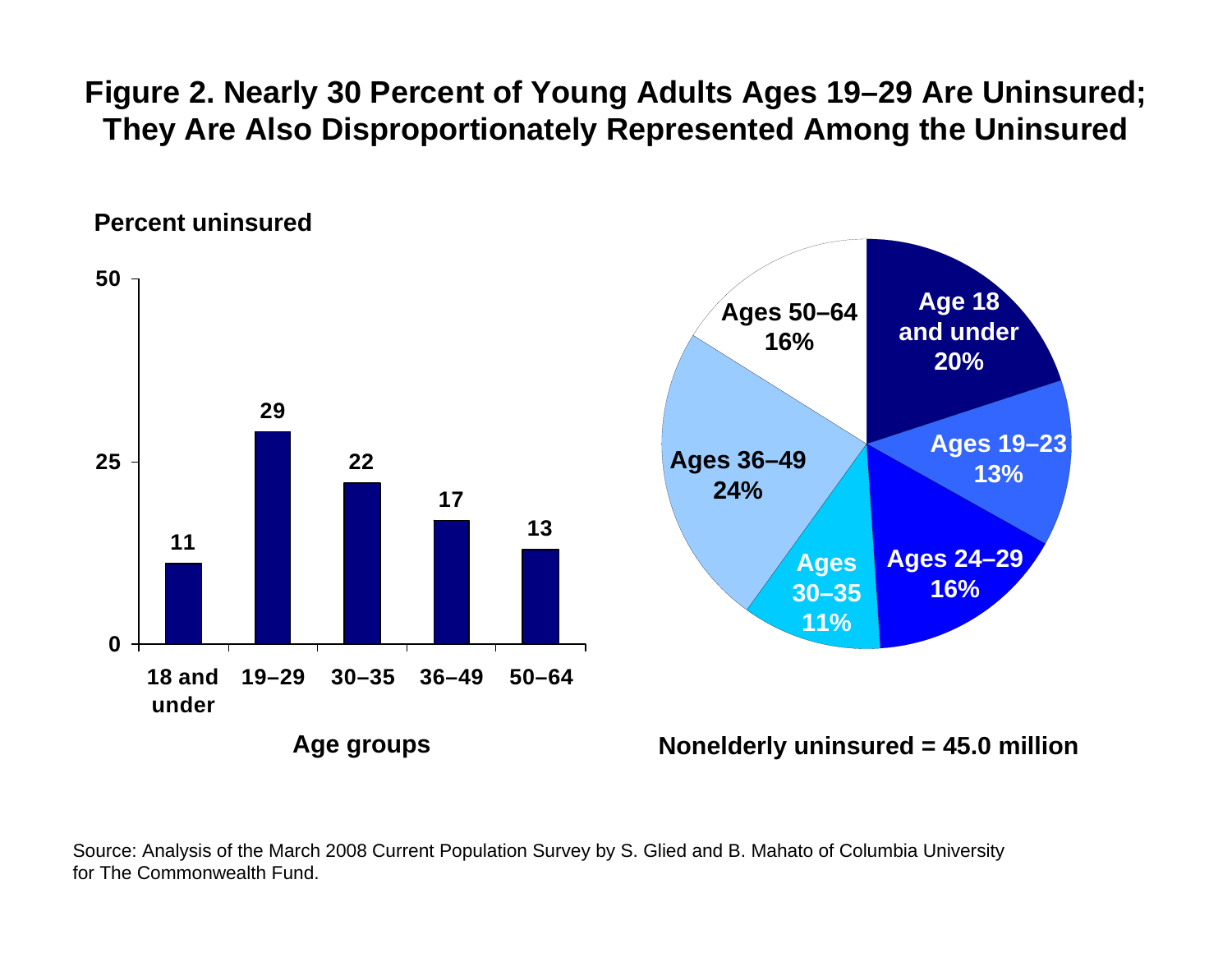**Figure 3. Nearly 70 Percent of Uninsured Young Adults Are in Households with Annual Incomes Below 200 Percent of the Federal Poverty Level**



#### **Uninsured young adults = 13.2 million**

Note: Numbers may not sum to 100% because of rounding. FPL = federal poverty level. Source: Analysis of the March 2008 Current Population Survey by S. Glied and B. Mahato of Columbia University for The Commonwealth Fund.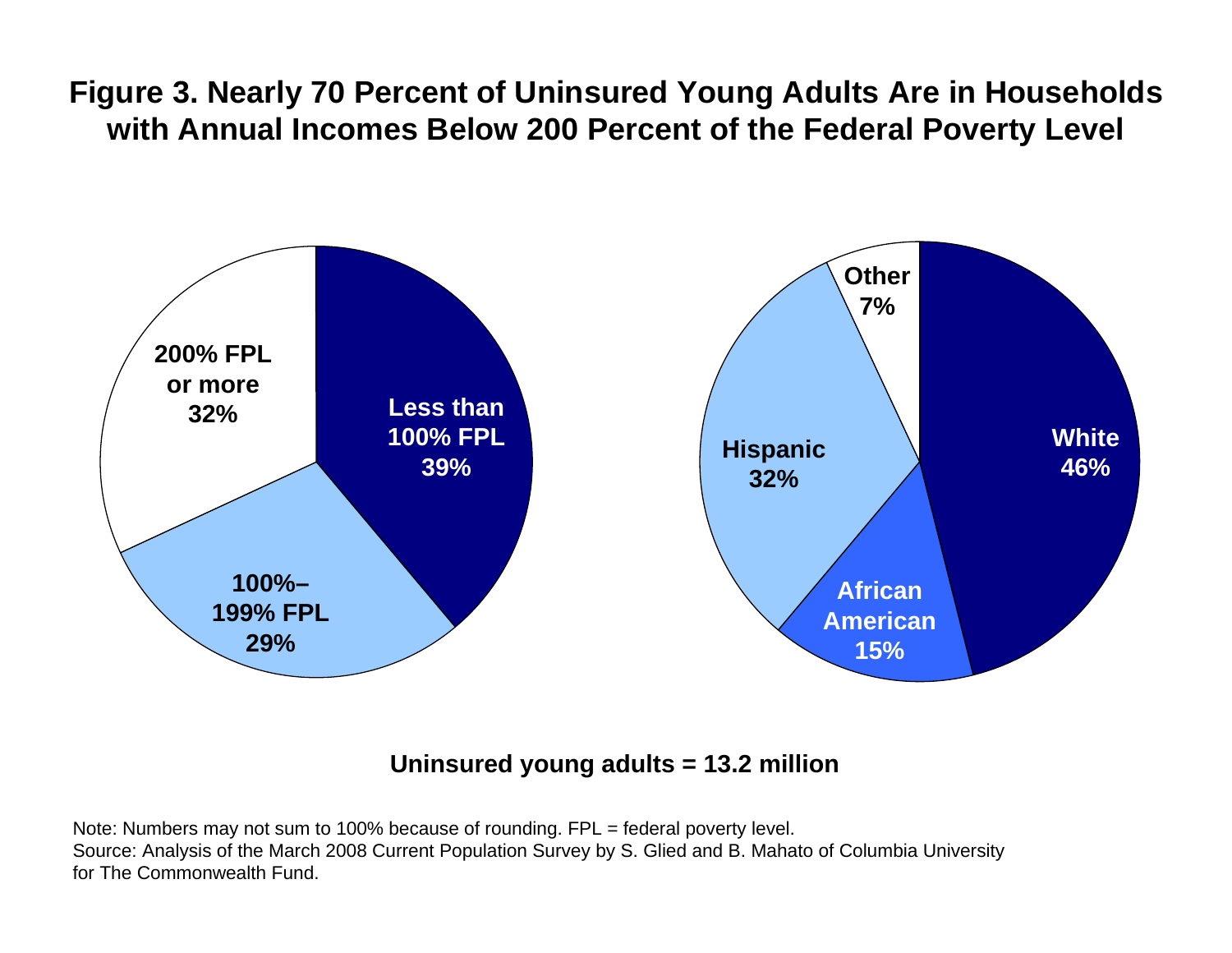# **Figure 4. Uninsured Rates Among Part-Time Students and Non-Students Ages 19–23 Are About Twice That of Full-Time Students**



#### **Not full-time students\*\* = 12.4 million**

**Full-time students = 7.8 million**

\* Other includes Medicare, Medicaid, and Military.

\*\* Includes part-time students and non-students.

Source: Analysis of the March 2008 Current Population Survey by S. Glied and B. Mahato of Columbia University for The Commonwealth Fund.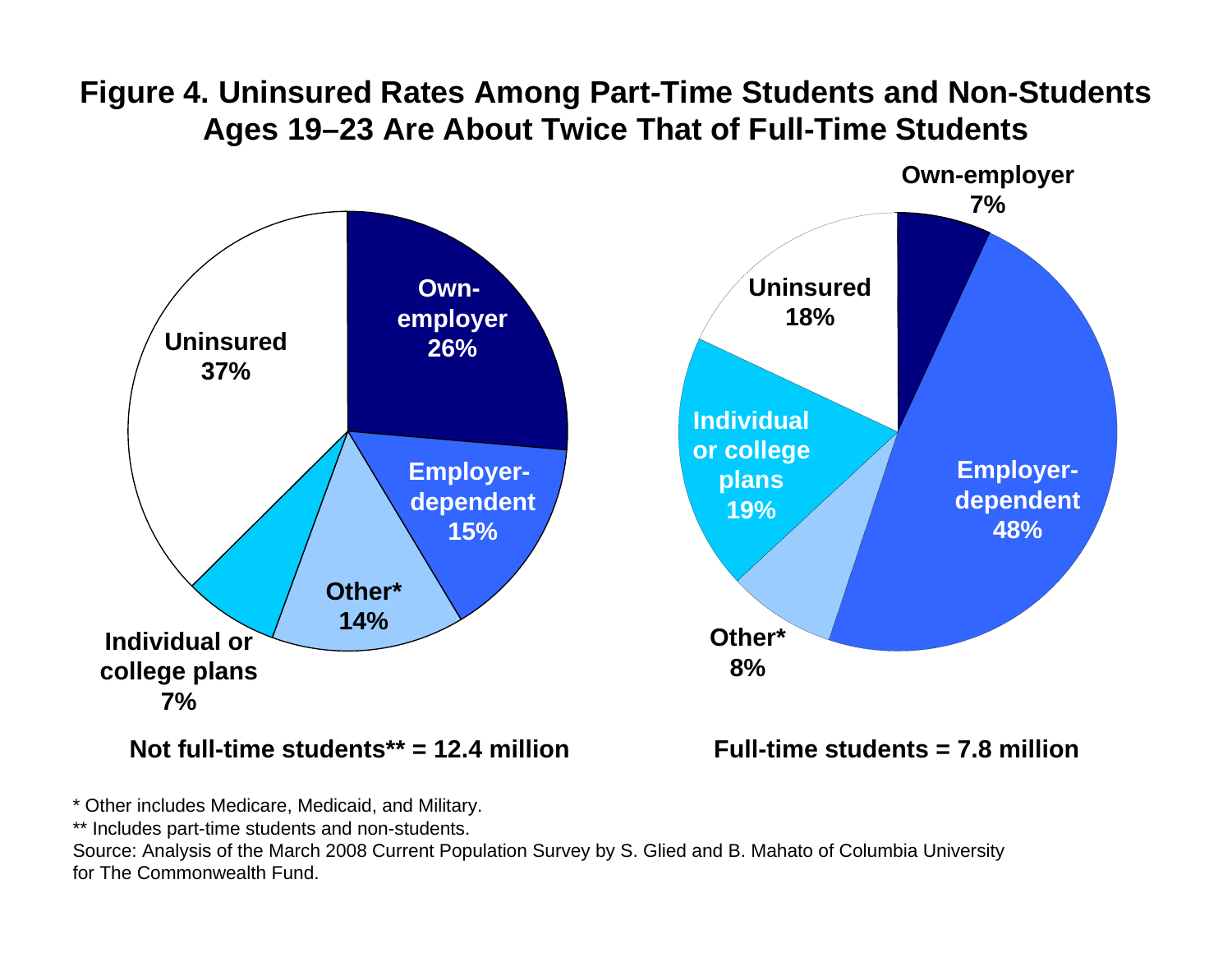# **Figure 5. Nineteenth Birthdays Are Critical Turning Points in Coverage for Young Adults**

| <b>Percent Uninsured</b> | Children,<br><b>Age 18 and Under</b> | <b>Young Adults,</b><br><b>Ages 19-29</b> |
|--------------------------|--------------------------------------|-------------------------------------------|
| <b>Total</b>             | 11%                                  | <b>29%</b>                                |
| <100% FPL                | 19                                   | 51                                        |
| 100%-199% FPL            | 16                                   | 40                                        |
| >200% FPL                |                                      | 16                                        |

Source: Analysis of the March 2008 Current Population Survey by S. Glied and B. Mahato of Columbia University for The Commonwealth Fund.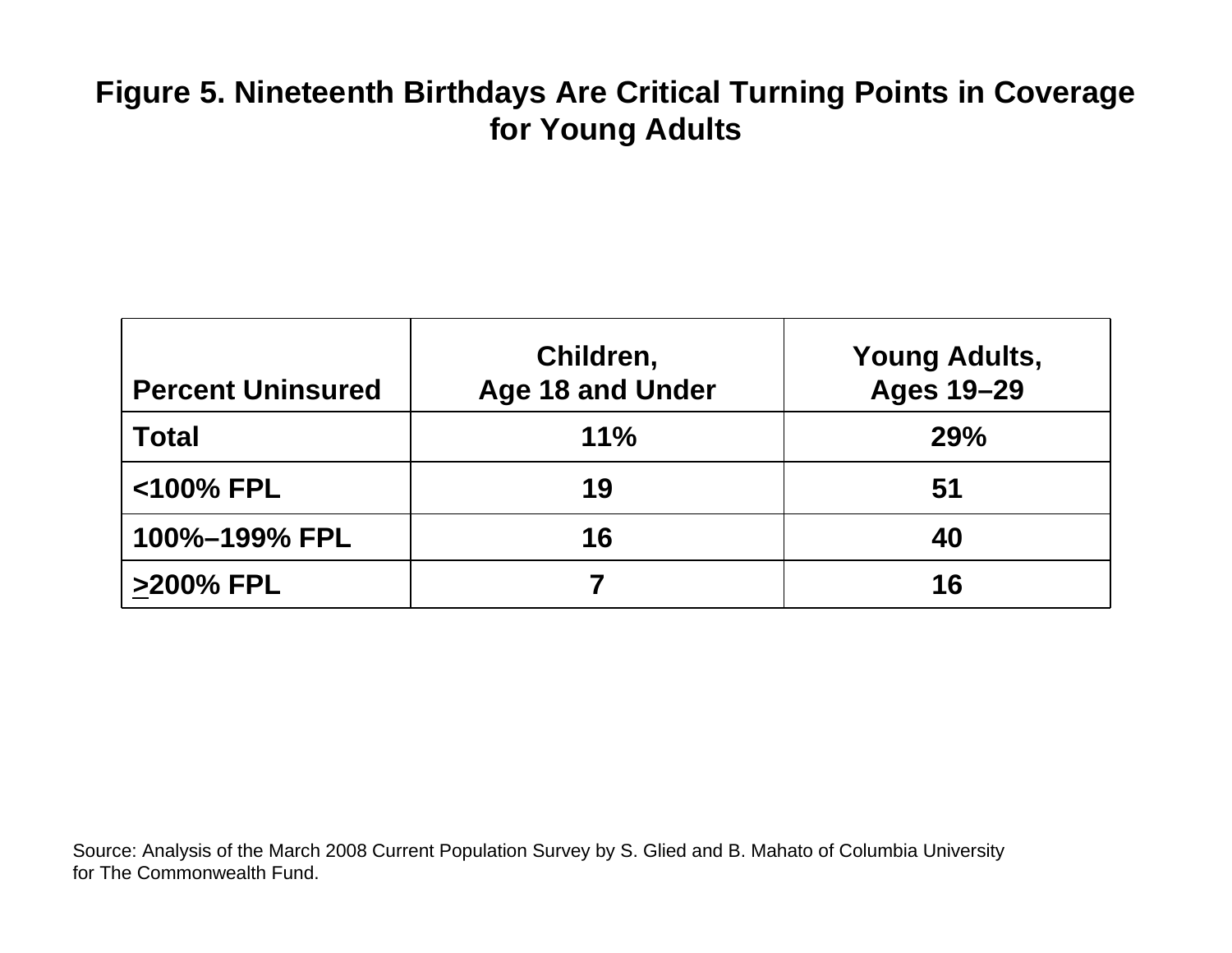## **Figure 6. Nearly Two-Thirds of Young Adults Ages 19–23 Spent Some Time Uninsured over a Three-Year Period, 2001–2003\***





\* Young adults who were ages 19 to 23 in 2001 were followed over 2001–2003.

Data show what percent had time uninsured during that period.

Source: Analysis of the 2001 Panel of the Survey of Income and Program Participation by E. Gould of the Economic Policy Institute for The Commonwealth Fund.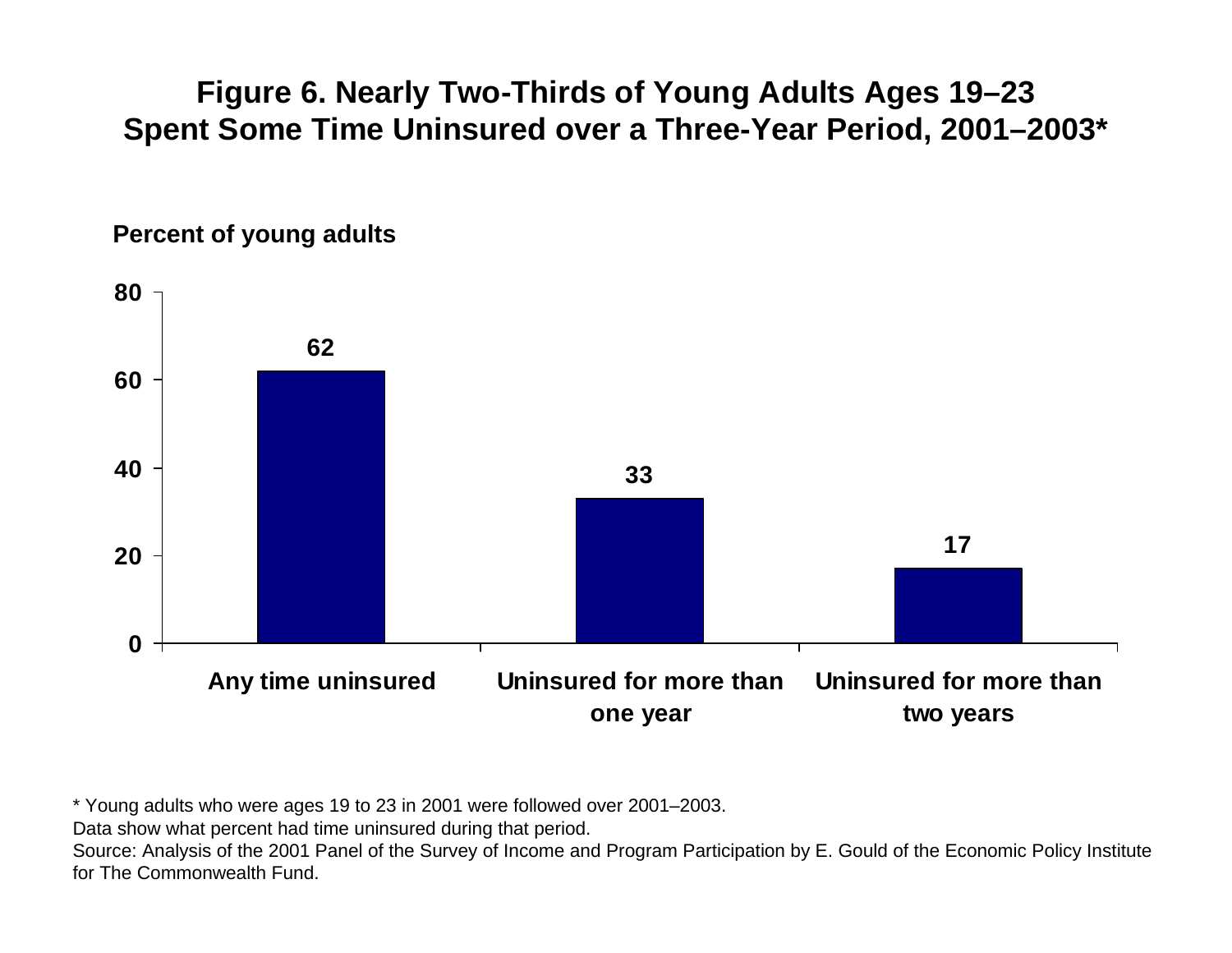**Figure 7. Nearly Two-Fifths of High School Graduates Who Did Not Go to College Experienced Gaps in Insurance Coverage in the Year Following High School Graduation, 2001–2003\***

**Percent of high school graduates**



\* People who graduated from high school during 2001–2003.

Source: Analysis of the 2001 Panel of the Survey of Income and Program Participation by E. Gould of the Economic Policy Institute for The Commonwealth Fund.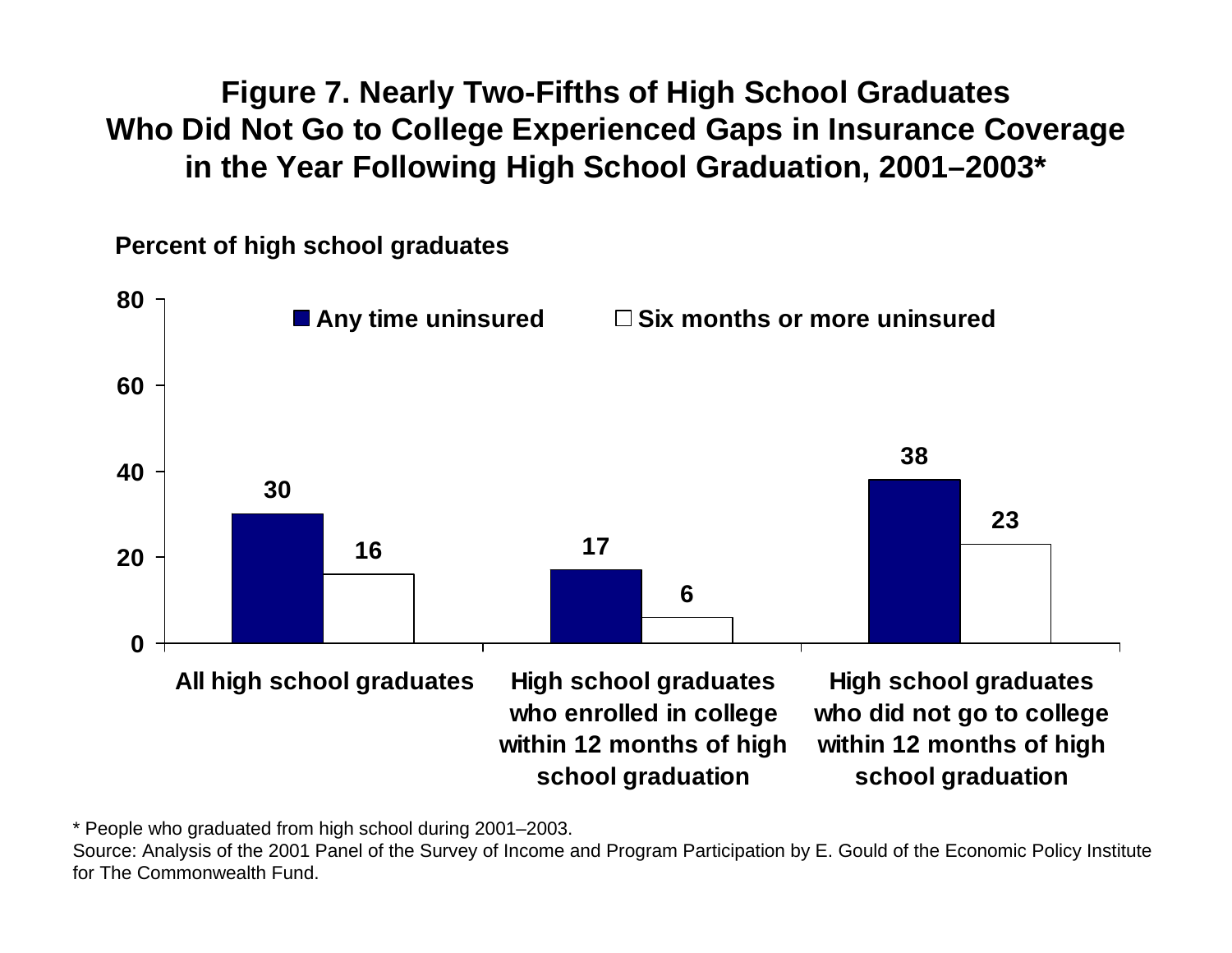#### **Figure 8. One-Third of College Graduates Had a Time Uninsured in the Year Following College Graduation, 2001–2003\***



**Percent of college graduates**

\* People who graduated from college during 2001–2003.

Note: College graduates are defined as those with at least a bachelor's degree.

Source: Analysis of the 2001 Panel of the Survey of Income and Program Participation by E. Gould of the Economic Policy Institute for The Commonwealth Fund.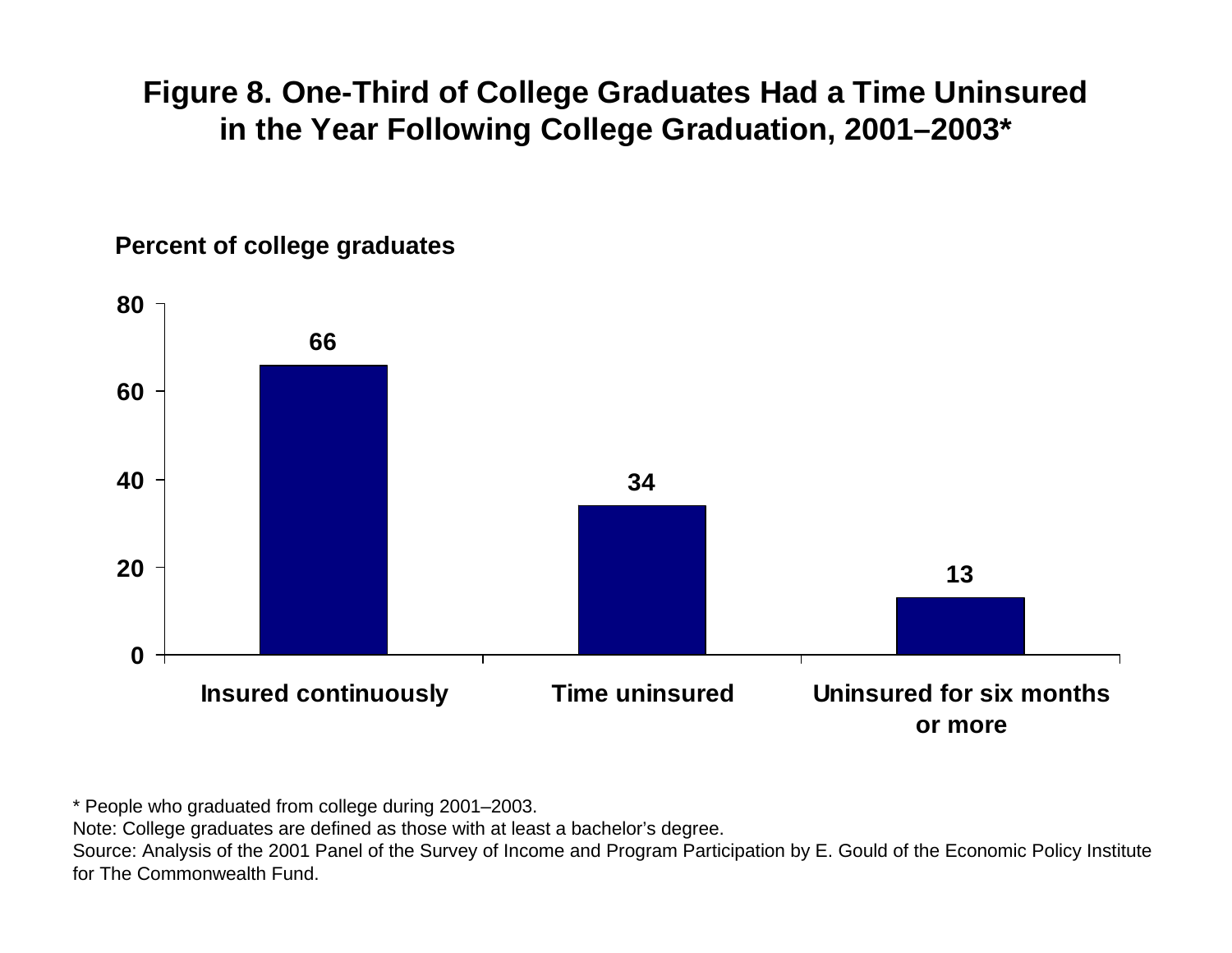## **Figure 9. More Than Half of Young Adults Are Overweight or Obese, Two of Five Report Binge Drinking or Smoke Cigarettes, and 15 Percent Have a Chronic Health Condition**

**Percent of young adults with the following health problems:**



<sup>1</sup> Data from 2005–2006; ages 18–29. <sup>2</sup> Binge drinking defined as 'drinking five or more drinks on the same occasion on at least one day in the past 30 days'; data from 2006; ages 18–25.  $3$  Data from 2006; ages 18–25.  $4$  Data from 2003–2004; women ages 20–29. <sup>5</sup> Any chronic condition includes physician-diagnosed arthritis, asthma, cancer, diabetes, heart disease, or hypertension; data from 2004–2006; ages 18–29. <sup>6</sup> Mental disorders include major depression, generalized anxiety disorder, and panic disorder; data from 1999–2004; ages 20–29. 7 Data from 2004–2006; ages 18–29.

Source: National Center for Health Statistics, "Health, United States, 2008" (Hyattsville, Md.: NCHS, 2009).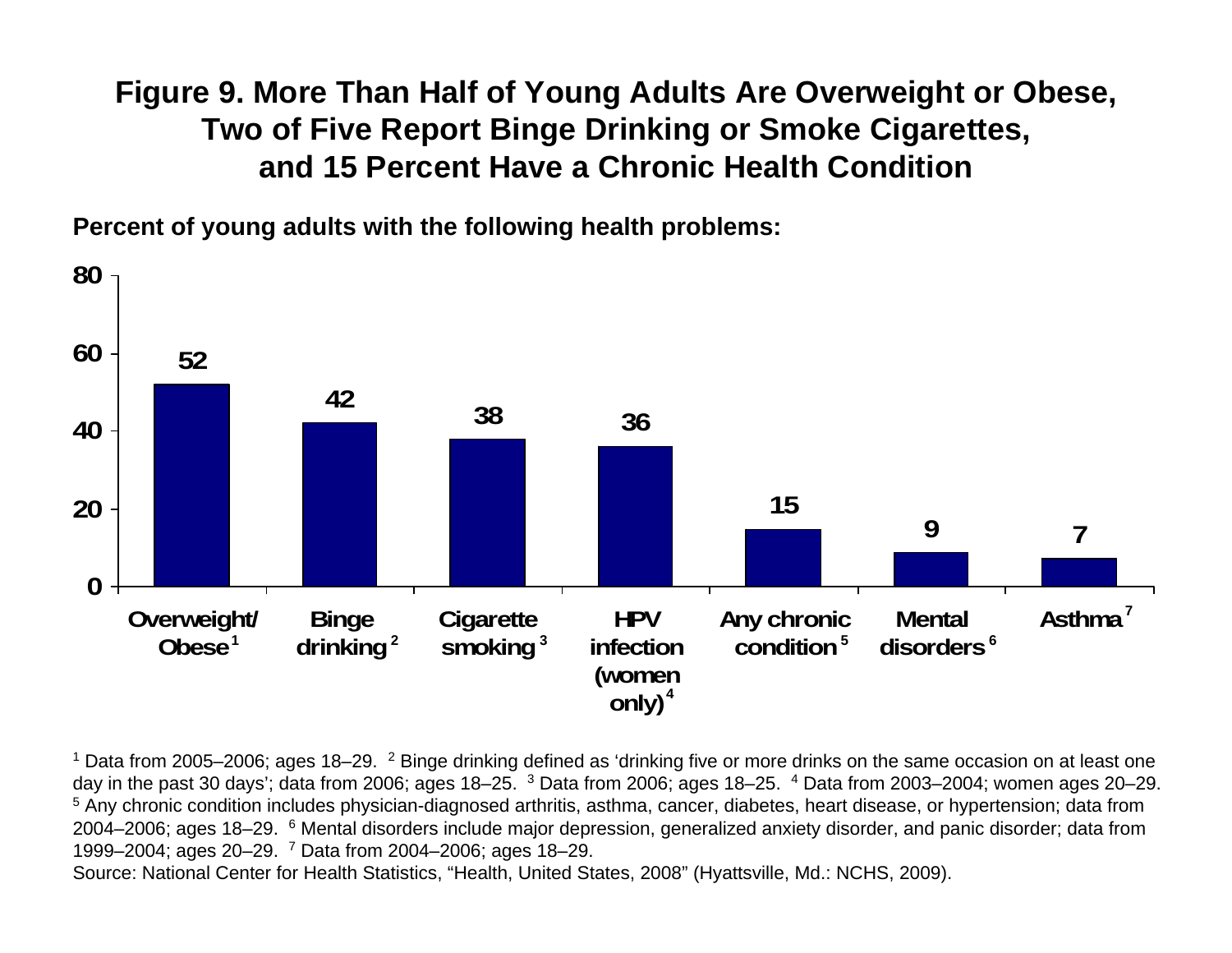**Figure 10. Two-Thirds of Uninsured Young Adults Had Cost-Related Access Problems in the Past Year, Compared with One-Third of Those Who Were Insured All Year**

**Percent of adults ages 19–29 reporting the following problems in the past year because of cost:**



Source: The Commonwealth Fund Biennial Health Insurance Survey (2007).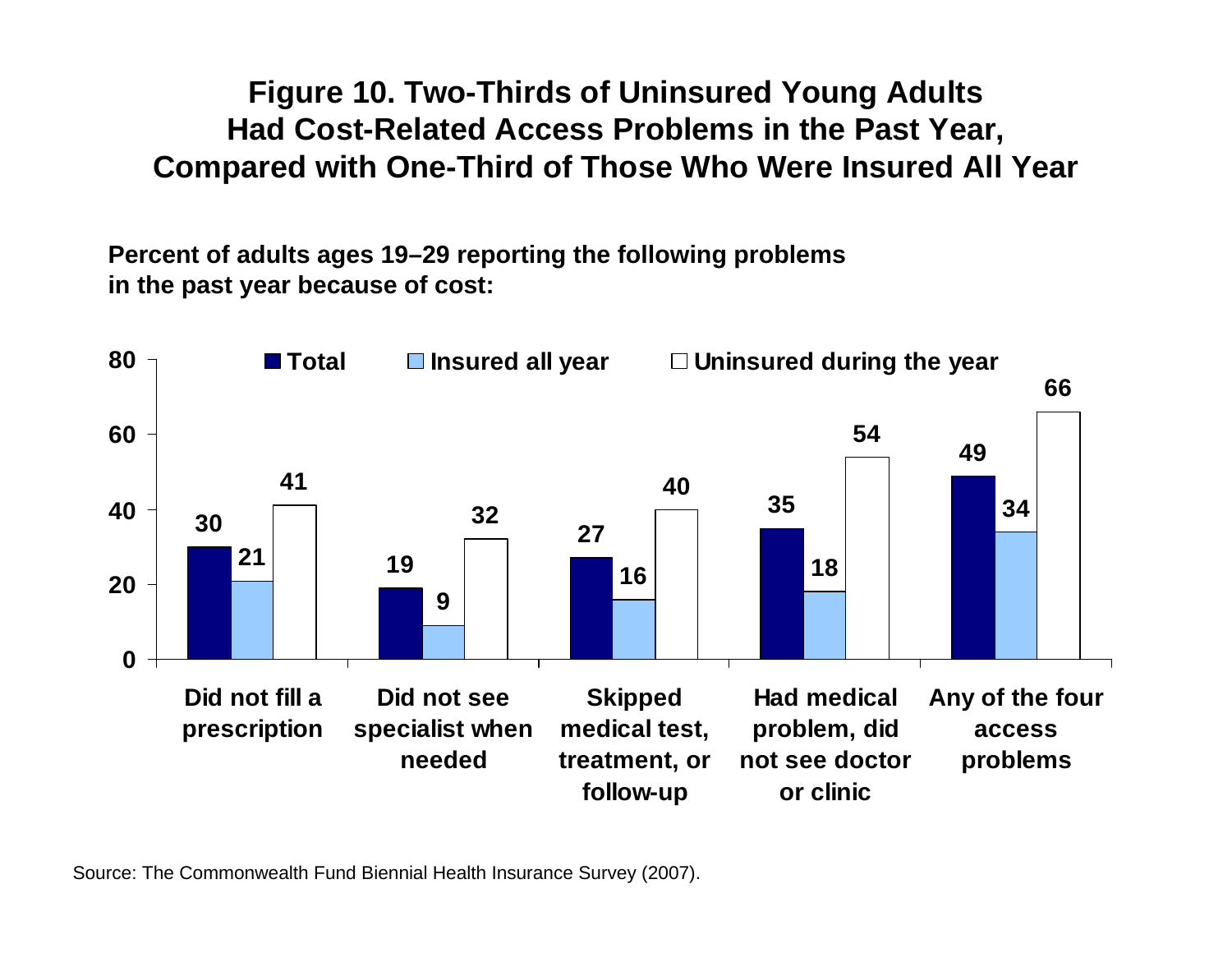#### **Figure 11. Young Adults Without Insurance Are Less Likely to Have a Regular Doctor Than Those Who Are Insured All Year**

**Percent of adults ages 19–29 who have a regular doctor**



Source: The Commonwealth Fund Biennial Health Insurance Survey (2007).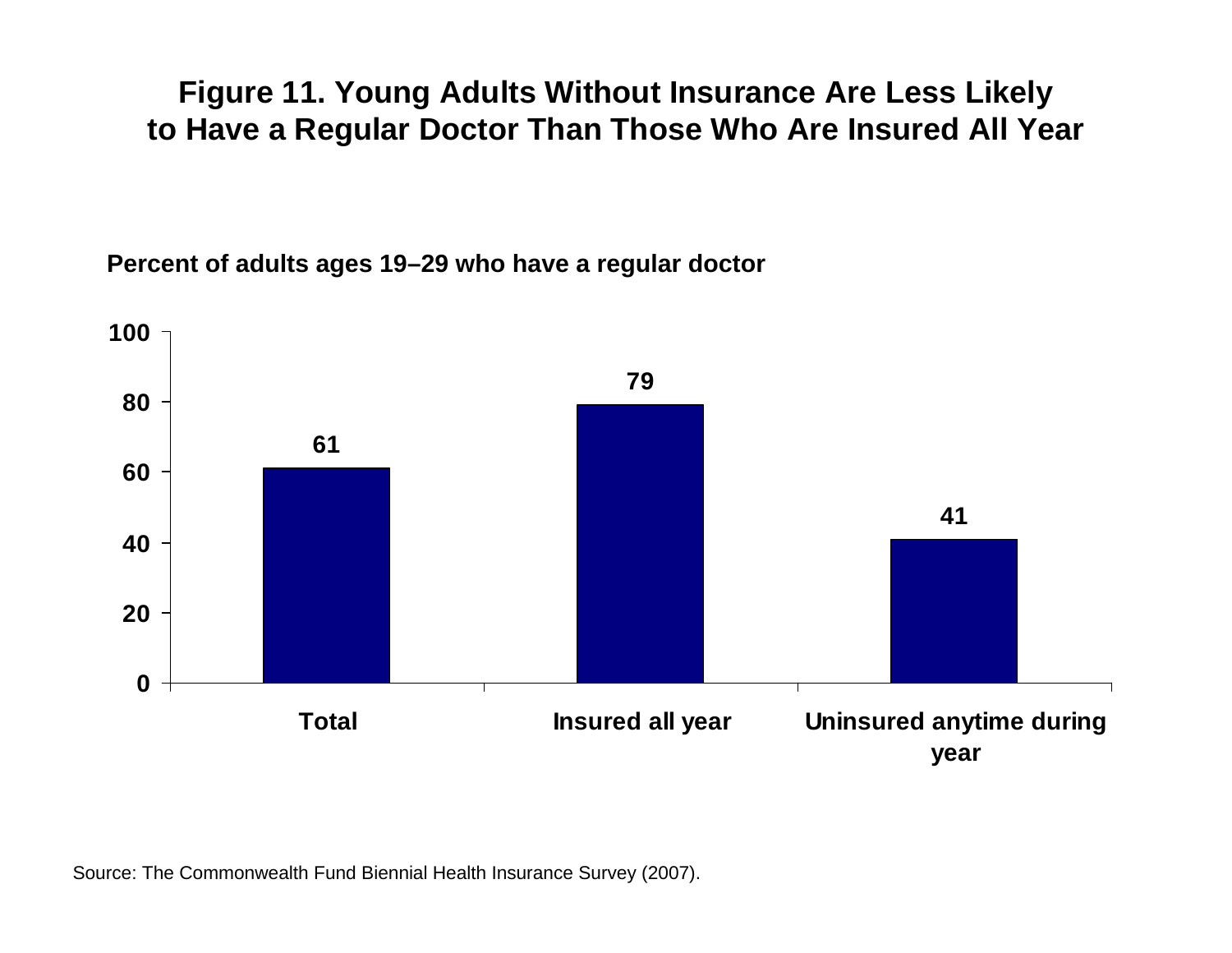## **Figure 12. Half of Young Adults with Any Time Uninsured Had Medical Bill or Debt Problems, Twice That of Young Adults Who Were Insured All Year**

**Percent of adults ages 19–29 who had the following problems in past year:**



\* Includes only those whose bill was sent to a collection agency when they were unable to pay the bill. Source: The Commonwealth Fund Biennial Health Insurance Survey (2007).